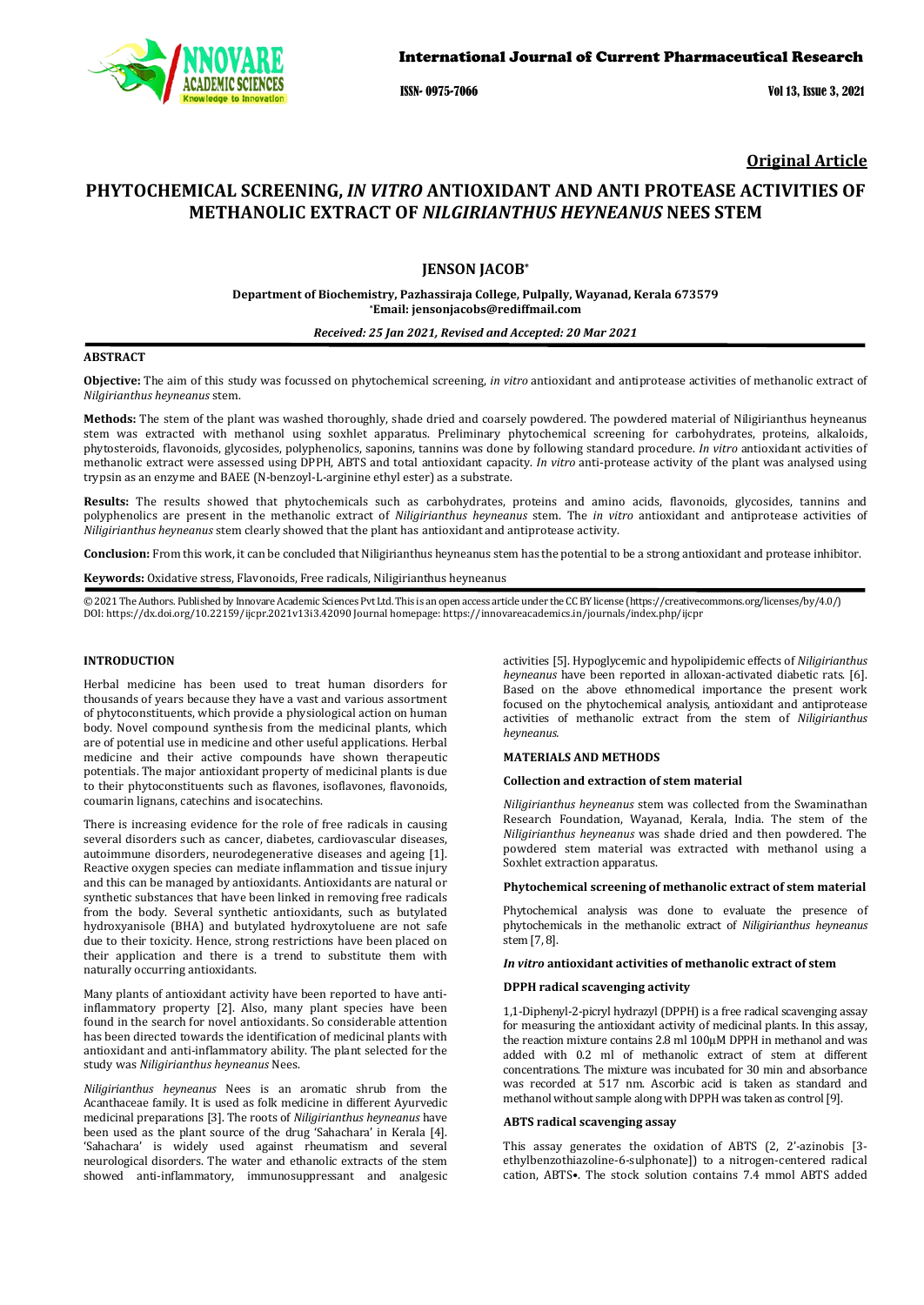with 2.6 mmol potassium persulfate. The working solution is made by adding these solutions in equal amounts and allowed to react for 12 h in dark conditions. The mixture was then diluted by adding 1 ml ABTS solution with 60 ml methanol to get an absorbance of 1.1±0.02 at 734 nm. 150 µl of different concentrations of extracts of the stem was allowed to react with 2850 µl of ABTS solution for 2 h. The absorbance was taken at 734 nm using a spectrophotometer. IC50 values were also calculated [10].

## **Total antioxidant capacity (Phospho molybdenum assay)**

Total antioxidant capacity is one of the important methods for determining the antioxidant activity of medicinal plants. The principle behind assay is the reduction of Mo(VI) to Mo(V) by the root extract to form a green coloured phosphate Mo(V) complex at acidic pH. 0.3 ml methanolic stem extract was added with 3 ml reagent solution which contains 0.6 M Sulfuric acid, 28 mmol Sodium phosphate 4 mmol Ammonium molybdate. Incubate the mixture for 90 min at 95 °C and was cool. The optical density was taken at 695 nm using a spectrophotometer [11].

#### *In vitro* **anti-protease activity**

This assay was carried out using the spectrophotometric assay by Sigma Aldrich with slight modifications. Trypsin, the protease is used to find the anti-protease activity of different solvent extracts of root. The assay was done based on the hydrolysis of the substrate BAEE (N-benzoyl-L-arginine ethyl ester) at the ester linkage, which leads to an increase of optical density at 253 nm. The mixture consisted of 200 µl trypsin, 200 µl tests and incubates for 10 min. The reaction is started by adding 3 ml substrate BAEE ((N-benzoyl-L-arginine ethyl ester) and absorbance was determined at 253 nm. Phenyl methyl sulphonyl fluoride (PMSF) is used as standard.

## **RESULTS AND DISCUSSION**

The methanolic extract of *Niligirianthus heyneanus* was screened for the presence of phytochemical compounds. The qualitative analysis of methanolic extract showed the presence of carbohydrates, glycosides, flavonoids, alkaloids, tannins, polyphenolics, proteins and amino acids. The extract showed the absence of phytosteroids,



**Table 1: Phytochemical analysis of** *Niligirianthus heyneanus* **stem**

| <b>Phytochemical constituent</b> | <b>Methanolic extract</b> |
|----------------------------------|---------------------------|
| Carbohydrates                    | $^{+++}$                  |
| Proteins and amino acids         | $^{+++}$                  |
| Glycosides                       | $^{+++}$                  |
| Alkaloids                        | $^{+++}$                  |
| Phytosteroids                    |                           |
| <b>Flavanoids</b>                | $^{+++}$                  |
| Saponins                         |                           |
| Tannins and Polyphenolics        | $^{+++}$                  |
| Fixed oils and fats              |                           |
| Gums and mucilages               |                           |

*In vitro* antioxidant activities of methanolic extract of stem

#### **DPPH radical scavenging activity**

DPPH assay is one of the procedures for screening the antioxidant capacity of herbal extracts. Here the percentage of scavenging of the methanolic extract is 67.15±1.87 at a maximum concentration of 1000 μg/ml. The IC50 value of methanolic extract was found to be 664.5 µg/ml. DPPH is a stable free radical with red colour having maximum absorption at 517 nm. These free radicals are scavenged by the antioxidants present in the stem sample of *Niligirianthus heyneanus*, which turned its colour to yellow [15]. Antioxidants with DPPH radical scavenging ability could donate hydrogen to free radicals, particularly to the lipid peroxide radicals that are the major propagators of the chain autoxidation of lipids, and to form nonradical species, resulting in the inhibition of propagating phase of lipid peroxidation [15].



**Fig. 1:** *In vitro* **free radical scavenging effect of the Methanolic extract by DPPH method**



**Fig. 2:** *In vitro* **free radical scavenging effect of the methanolic extract by ABTS assay**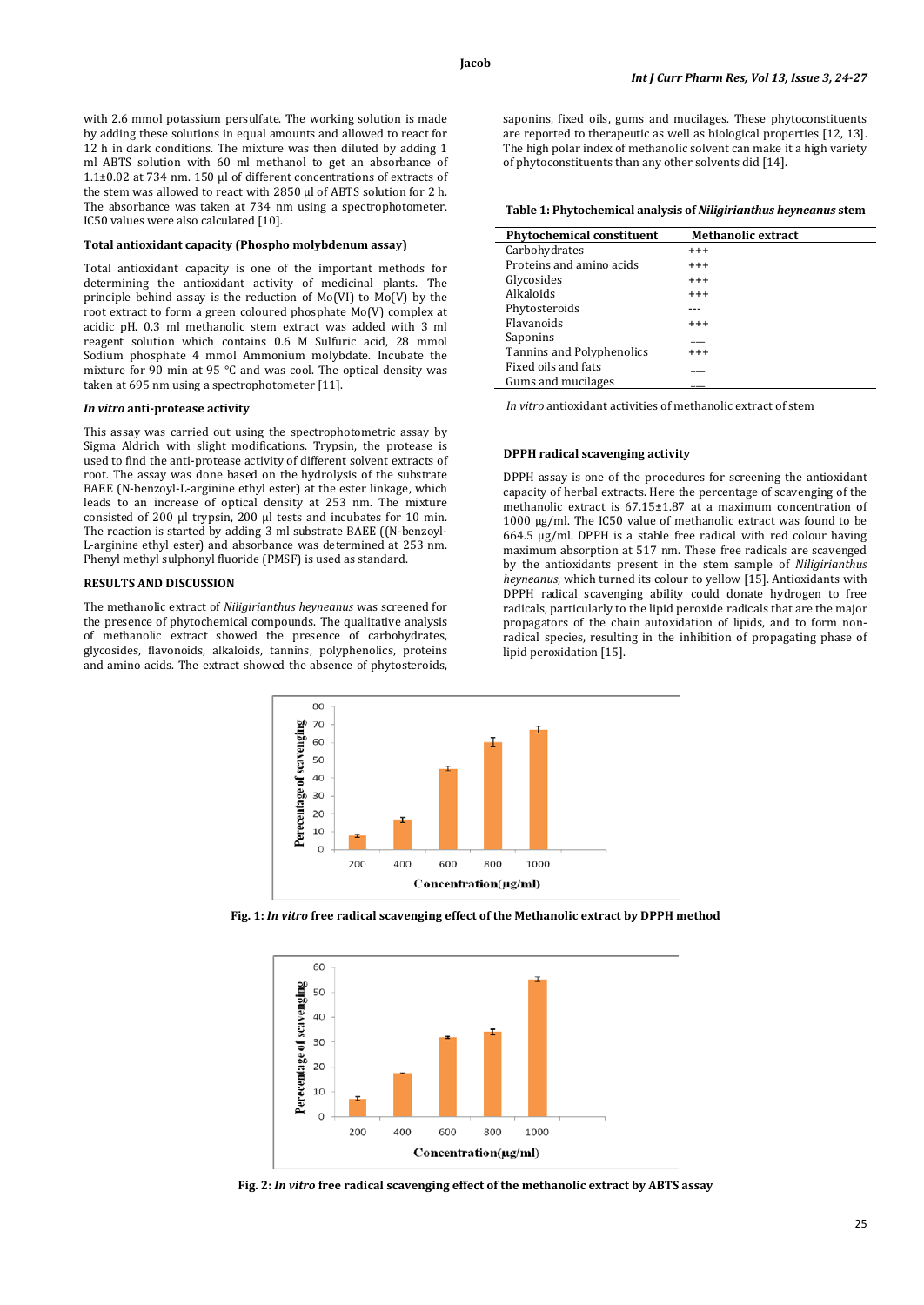### **Total antioxidant capacity (Phospho molybdenum assay)**

The total antioxidant capacity of plant extracts was determined by Phospho molybdenum assay. Here the methanolic extracts of *Niligirianthus heyneanus* stem showed increased total antioxidant capacity with increasing concentration. 1000μg/ml of the

methanolic extract of *Niligirianthus heyneanus* stem was equivalent to 40μg/ml of the ascorbic acid standard. The assay leads to the transfer of Mo (VI) to Mo (V) by the methanolic extracts which have antioxidant activity resulting in green phosphate Mo (V). The electron-donating capacity of antioxidants depends upon its structure and series of redox reactions occurring in the activity [16].



**Fig. 3: Total antioxidant capacity of methanolic extract of** *Niligirianthus heyneanus*



**Fig. 5:** *In vitro* **anti-protease activity of** *Niligirianthus heyneanus* **stem**

## *In vitro* **anti-protease activity**

Proteases are enzymes, which are involved to hydrolyze the peptide bond of protein. They play a major role in various biological actions at a physiological level as well as during an infection. In this study, the methanolic extract of *Niligirianthus heyneanus* stem showed 60.52 % inhibition at a suitable concentration of 500μg/ml. Protease inhibitors have medicinal properties in humans against inflammatory, immunological, respiratory disorders viral, parasitic infections and cancer. Here the methanolic extract of *Niligirianthus heyneanus* stem has better anti-protease activity.

### **CONCLUSION**

In this study, *Niligirianthus heyneanus* Nees was tested to evaluate the presence of phytoconstituents, their antioxidant and antiprotease activities. The plant was collected and extracted with methanol using a Soxhlet apparatus. The evaluation of the methanolic extract of plant material showed the presence of several phytoconstituents. The antioxidant activity was measured by DPPH, ABTS and Total antioxidant capacity, which was proved to be better. The results showed that phytochemicals such as carbohydrates, proteins and amino acids, flavonoids, glycosides, tannins and polyphenolics are present in the methanolic extract of *Niligirianthus heyneanus*. The *in vitro* antioxidant and antiprotease activities of Niligirianthus heyneanus plant clearly showed that the plant has antioxidant as well as antiprotease activity.

#### **ACKNOWLEDGMENT**

The authors are thankful to Pazhassiraja College, Pulpally, Wayanad, Kerala,India for providing the facilities for this work.

#### **FUNDING**

# Nil

#### **AUTHORS CONTRIBUTIONS**

All the authors have contributed equally.

## **CONFLICTS OF INTERESTS**

The authors declare that there was no conflicting interest.

## **REFERENCES**

- 1. Young IS, Woodside JV. Antioxidants in health and disease. J Clin Pathol 2001;54:176-86.
- 2. Gupta SS. Prospects and perspectives of natural plants products in medicine. Indian J Pharmacol 1994;26:1-12.
- 3. Pullaiah T. Encyclopaedia of world medicinal plants. Vol. 4. Regency Publications, New Delhi; 2006.
- 4. Sivarajan VV, Balachamdran I. Ayurvedic drugs and their plant sources. Oxford and IBH publishing Co. Pvt. Ltd, New Delhi; 1994. p. 402-11.
- 5. Nair RB, Ravisankar B, Vijayan NP, Saraswathy VN, Sasikala CK. Anti-inflammatory effect of Niligirianthus heyneanus (Sahachara) biochemical study. Bull Medico-Ethno-Bot Res 1985;6:196-206.
- 6. Kumar A, Ilavarasan R, Jayachandran T, Deecaraman M, Aravindan P, Padmanabhan N, *et al*. Hypoglycemic and hypolipidemic effect of *Niligirianthus heyneanus* in alloxan induced diabetic rats. J Med Plants Res 2008;9:246-9.
- 7. Trease G, Evans SM. Pharmacognosy. 15th ed. London: Bailer Tindal; 2002. p. 23-67.